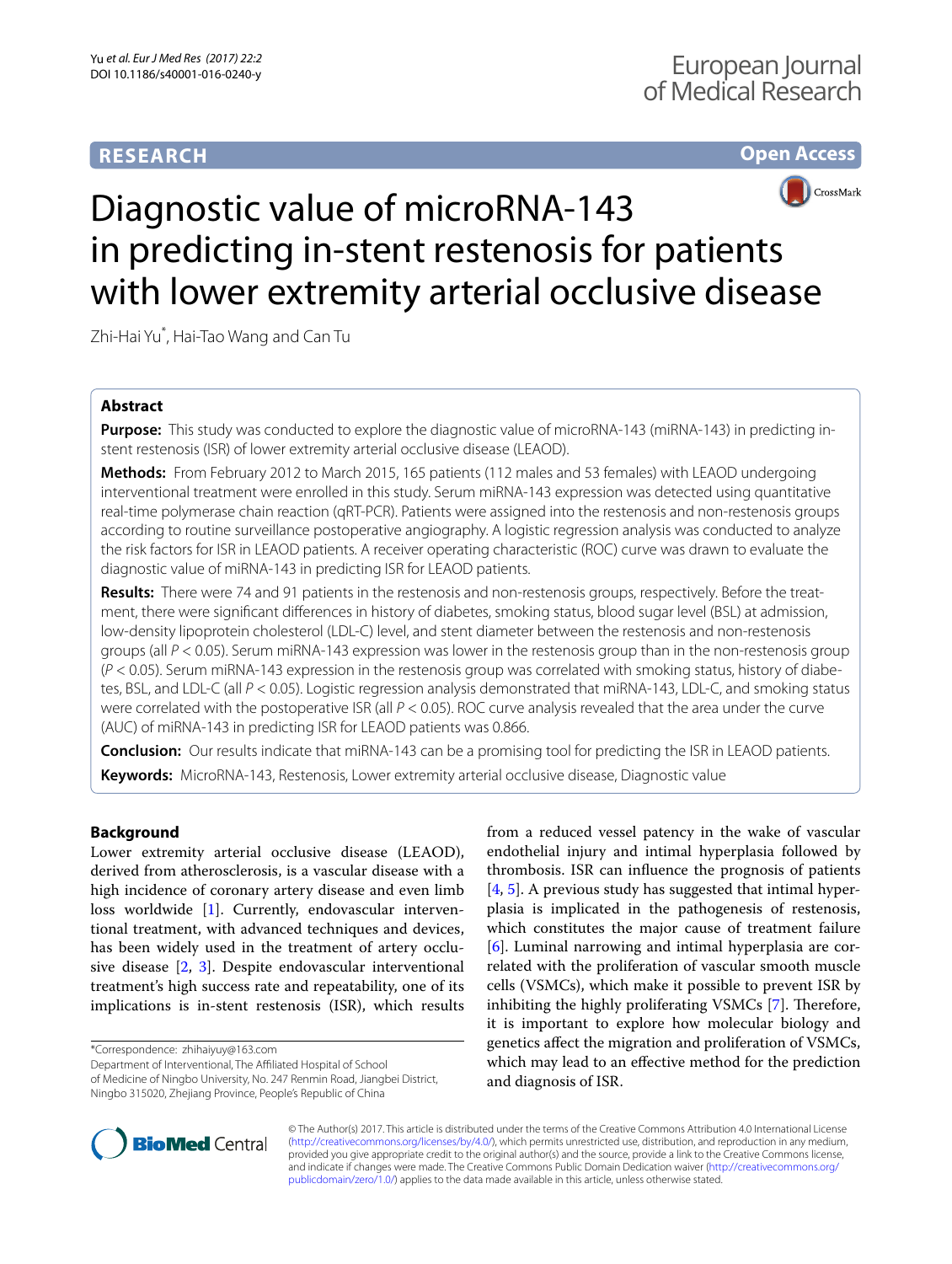MicroRNAs (miRNAs) are a novel class of endogenous, non-protein coding, small RNA molecules that can modulate hundreds of genes [[8\]](#page-6-0). Their altered levels have been reported in patients with various diseases, such as heart failure and coronary artery disease [\[9](#page-6-1)]. Found in a wide range of human diseases, miRNAs have been identified as a novel biomarker for various physiological and pathological conditions [[10](#page-6-2)]. It has been discovered that miRNA-143, lying on human chromosome 5 (1.7 kb), and highly expressive in VSMCs, plays a crucial part in the migration and proliferation of VSMCs [\[11](#page-6-3)]. Importantly, the expression of miRNA-143 has been reported to vary with the oscillation of VSMCs between differentiated and proliferative phenotypes [\[12](#page-6-4)]. Although several previous studies have been conducted to probe the expression of miRNAs in LEAOD [[1,](#page-5-0) [13\]](#page-6-5), few have reported details of the correlation between miRNA-143 and ISR in LEAOD. This study was conducted to provide a better solution to intervening in LEAOD with further insight into the molecule's diagnostic value in predicting ISR based on its expression.

## **Methods**

## **Ethics statement**

This study was approved by the Ethical Committee of the Affiliated Hospital of School of Medicine of Ningbo University, and all participants have signed the informed consent.

### **Subjects**

From February 2012 to March 2015, a total of 165 patients (112 males and 53 females, mean age:  $65.0 \pm 8.3$  years) aged from 45 to 78 years old with LEAOD who underwent treatment in the Department of Vascular Surgery of the Affiliated Hospital of School of Medicine of Ningbo University were enrolled in this study. All subjects were diagnosed with LEAOD at different levels after undergoing computed tomography angiography (CTA). The inclusion criteria were as follows: weakened or lack of arterial pulse, nutritional disorders, and paleness in the lower extremities. Risk factors such as hyperglycemia, hyperlipidemia, hypertension, age, and smoking status were taken into consideration. Exclusion criteria were as follows: (1) patients with an implanted stent who refused to undergo a CTA review; (2) patients who did not take anti-platelet aggregation drugs; (3) patients who had ISR in two or more locations and received revascularization therapy within 1 month after the diagnosis of ISR; (4) patients with severe left ventricular dysfunction whose ejection fraction was below 40%; (5) patients with combined incomplete function of important organs, such as liver dysfunction (various pathogenic factors cause serious damage to the liver parenchymal cells and Kupffer cells), kidney dysfunction (serious glomerular damage, body disorders in the excretion of metabolic waste and water electrolyte and acid–base regulation balance), lung dysfunction (respiratory failure), brain dysfunction (brain injury and concussion), infection (bacteria, viruses, and parasites), poisoning (organic phosphorus poisoning and poisonous gas), cardiac and cerebral vascular diseases (cerebral hemorrhage, cerebral thrombosis and hypertension), brain aging, brain tumors, and other dysfunction of water, electrolyte, and pH balance, osmotic pressure, and other internal environmental factors; (6) patients who had connective tissue diseases, autoimmune diseases, or malignancy; and (7) patients who had a history of acute myocardial infarction.

#### **Interventional treatment**

An appropriate interventional treatment was chosen based on preoperative CTA imaging. The ipsilateral femoral artery was the top priority if stenosis or occlusion occurred in the middle or distal third segment of the superficial femoral artery or in the popliteal artery. When stenosis or occlusion occurred in the common femoral artery, proximal third segment of the superficial femoral artery, or the iliac artery, the patient required an intracavitary therapy (including catheter directed thrombolysis (CDT), pharmaco mechanical CDT (PCDT), percutaneous aspiration (PAT), protective inserting Greenfield caval filter, and balloon dilation combined with stent implantation) [\[14](#page-6-6)]. A retrograde puncture of the lateral femoral artery to conduct the intracavitary therapy was made with "crosses sheath." If the bilateral femoral arteries were not in proper condition to be punctured in this way, the puncture was made through the brachial artery. After the end of the puncture, patients who underwent local anesthesia were implanted with a sheathing canal, through which angiography of the targeted arteries was carried out to select the therapeutic regimen. Percutaneous transluminal angioplasty (PTA) was employed for patients whose vascular stenosis was shorter than 3 cm while an endovascular stent (ES) was used for patients whose residual stenosis accounted for more than 30% after PTA. For the patients with arterial stenosis longer than 10 cm or with total occlusion, rotational atherectomy was applied. Under those conditions, different types of guidewire were chosen based on different approaches and forming methods. The ev3 NanoCross and Bantam were selected for PTA microballoon, and the self-expandable metallic stents (ev3 ProtegeEverFlex and BARD LifeStent XL) were adopted as the stent.

## **Sample collection**

A total of 10 mL of venous blood was obtained from all patients (anticoagulant tubes containing sodium citrate).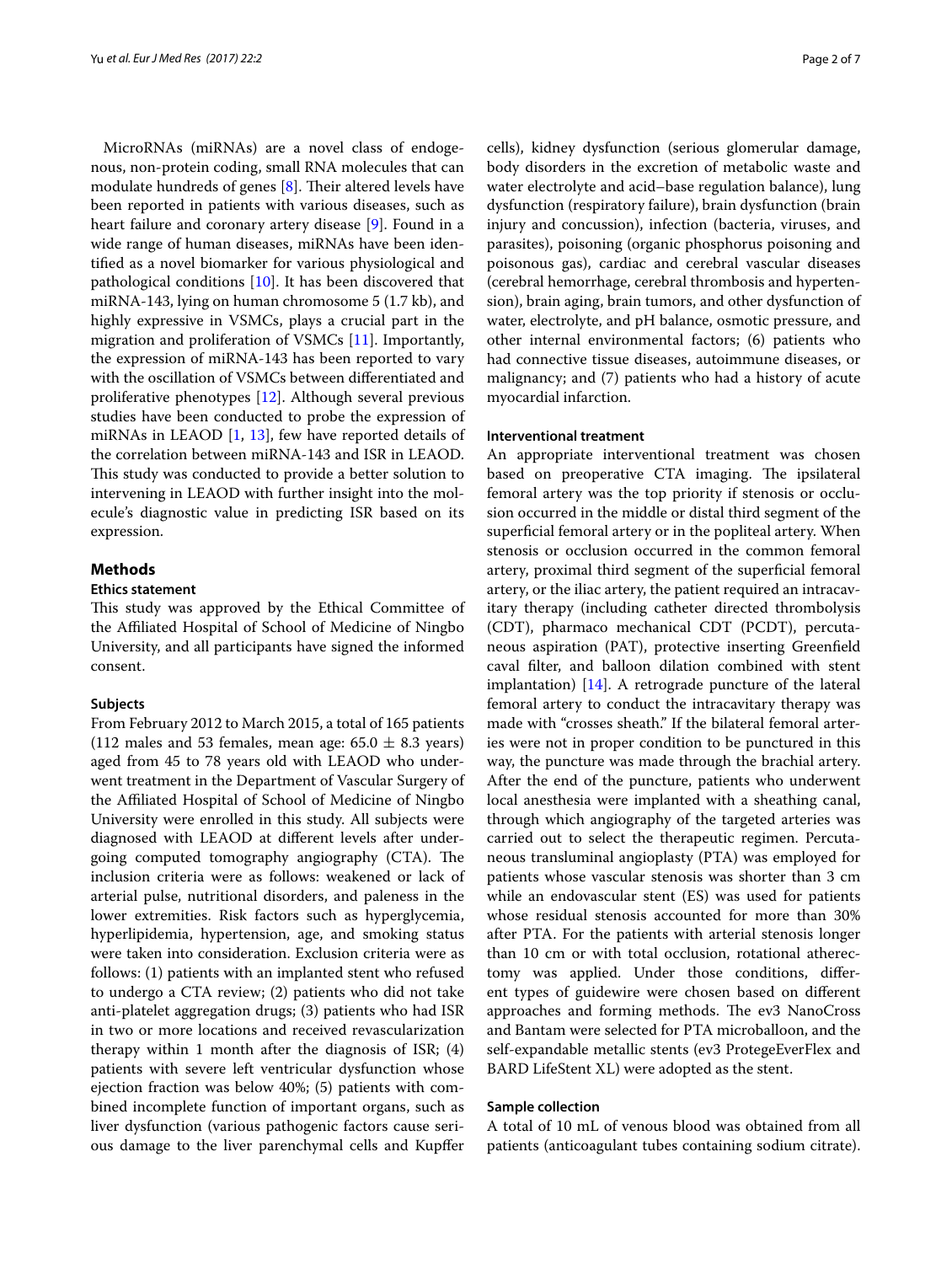Plasma was obtained within 4 h before it was centrifuged in accordance with the standard Ficoll density gradient centrifugation. Centrifugal conditions were as follows: 1800*g* at room temperature for 10 min and let sit at room temperature. Plasma was bottled into 1-mL nuclease Eppendorf (EP) tubes and refrigerated in an ultra-low-temperature refrigerator at −80 °C. Five μL of the RNA sample was taken out for RNA extraction using the miRNeasy Mini Kit (Applied Biosystems Company, CA, USA) in accordance with the instructions. According to the instructions of the Tiangen miRcute miRNA cDNA first strand synthesis reagents kit (Fermentas, Thermo Fisher Scientific, Waltham, Massachusetts, USA), miRNA was first modified by adding Poly (A) to the end of the miRNA3 and then centrifuged for a short time before its reaction, followed by a brief centrifugation of reverse transcription with the universal Oligo (DT)- Universal Tag primer. Next, it reacted for 60 min at 37 °C, followed by the generation of the first strand of cDNA, the counterpart of miRNA, which was then placed under −20 °C and let sit.

## **Quantitative real‑time polymerase chain reaction (qRT‑PCR)**

Serum miRNA-143 expression was measured in the plasma of each patient using qRT-PCR. U6 was employed as an internal control. Primers were synthesized by the Shanghai Invitrogen company (Shanghai, China). Primer sequences are presented in Table [1](#page-2-0). The testing process was carried out in accordance with the instructions of Taqman miRNA assays, and the reaction was conducted with the Prism Sequence Detection System ABI HT 7900 PCR instrument. The conditions for PCR circulation involved the following: 40 cycles of pre-denaturation at 95 °C for 20 s, degeneration at 95 °C for 10 s, annealing at 60 °C for 20 s, and extension at 70 °C for 20 s. This procedure was repeated three times for each sample with a total reaction volume of 20 μL. The relative expression was calculated using  $2^{-\Delta\Delta Ct}$  ( $\Delta\Delta Ct = \Delta Ct$  (test specimen)— ∆Ct (authentic specimen), ∆Ct (test specimen) = Ct (test specimen, target gene)—Ct (test specimen, reference

<span id="page-2-0"></span>**Table 1 Primer sequence of quantitative real-time polymerase chain reaction (qRT-PCR)**

| Primer | Sequence (5'-3')                                   | Length (bp) |
|--------|----------------------------------------------------|-------------|
| U6     | Forward: GTTTTGTAGTTTTTGGAGTTAGTGT<br>TGTGT        |             |
|        | Reverse: CTCAACCTACAATCAAAAACAACA<br><b>CAAACA</b> |             |
|        | miR-143 Forward: TGTAGTTTTCGGAGTTAGTGTCGCGC        | 556         |
|        | Reverse: CCTACGATCGAAAACGACGCGAACG                 |             |

gene),  $\Delta$ Ct (authentic specimen) = Ct (authentic specimen, target gene)—Ct (authentic specimen, reference gene),  $2^{-\Delta\Delta Ct} = 2^{-(1.2)} = 2.30$ .

### **Follow‑up**

Discharged patients were followed up to further understand their condition change and recovery situation. During their return visit, their symptoms of claudication and arterial pulse were examined. Postoperative CAT scanning was conducted, and the ankle-brachial index (ABI) was measured. Criteria for effective treatment include the following: (1) stenosis in angiography vessel lumen less than 30%; (2) no obvious artery dissection or surgery-related complications; (3) resolution or improvement in claudication, rest pain, and other symptoms in the lower extremities as well as ulcer healing. If these criteria were not met, the treatment was regarded as invalid. Based on their recovery level, patients were assigned into the ISR group ( $n = 74$ , 52 males and 22 females, mean age:  $65.4 \pm 8.6$  years) and the non-ISR group ( $n = 91$ , 60 males and 31 females, mean age: 64.7  $\pm$  8.0 years).

## **Statistical analysis**

SPSS21.0 statistical software was used for data analysis. Measurement data were presented as mean  $\pm$  standard deviation (SD). The *t* test was used for the comparison between the two groups. Count data were expressed as a percentage or rate. Comparisons between the two groups were analyzed using the Chi-square test. Logistic regression analysis was performed to analyze the risk factors for postoperative ISR of LEAOD patients. A receiver operating characteristic (ROC) curve was drawn using statistical software to evaluate the diagnostic value of miRNA-143 in predicting ISR in LEAOD patients.  $P < 0.05$  was considered statistically significant.

## **Results**

# **Comparison of clinical features of LEAOD patients between the restenosis and non‑restenosis groups**

A total 165 patients who had undergone interventional treatment of LEAOD were followed up and assigned into the restenosis group ( $n = 74$ ) or the non-restenosis group ( $n = 91$ ). The baseline characteristics of the two groups are compared in Table [2.](#page-3-0) There were significant differences in multiple indices before treatment, including history of diabetes, smoking status, blood sugar level (BSL) at admission, low-density lipoprotein cholesterol (LDL-C) level, stent diameter, etc. (all  $P < 0.05$ ). However, there were no significant differences in age, gender, hypertension, or hyperlipidemia between the two groups  $\text{(all } P > 0.05\text{).}$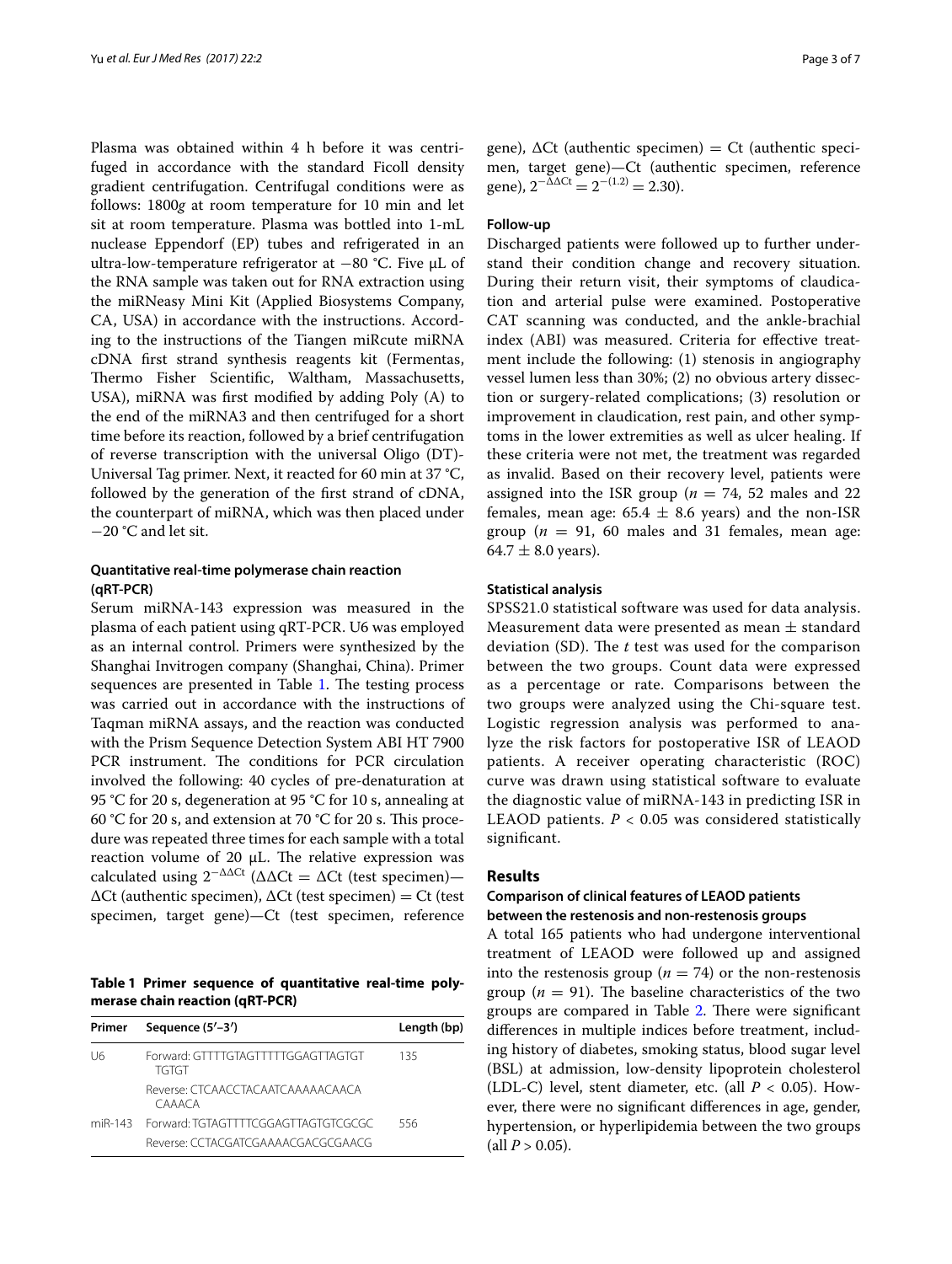| Feature                  | Restenosis group ( $n = 74$ ) | Non-restenosis group ( $n = 91$ ) | P       |  |
|--------------------------|-------------------------------|-----------------------------------|---------|--|
| Age (years)              | $65.4 \pm 8.6$                | $64.7 \pm 8.0$                    | 0.583   |  |
| Male, n (%)              | 52 (70.2)                     | 60(65.9)                          | 0.553   |  |
| BMI ( $\text{kg/m}^2$ )  | $24.8 \pm 3.6$                | $24.1 \pm 3.2$                    | 0.184   |  |
| Hypertension, n (%)      | 19(25.7)                      | 22(24.2)                          | 0.825   |  |
| Hyperlipidemia, n (%)    | 15(20.3)                      | 17(18.7)                          | 0.797   |  |
| Renal dysfunction, n (%) | 10(13.5)                      | 11(12.1)                          | 0.785   |  |
| Diabetes, n (%)          | 21(28.4)                      | 6(6.6)                            | < 0.001 |  |
| Smoking, n (%)           | 59 (79.7)                     | 27(29.7)                          | < 0.001 |  |
| Drinking, n (%)          | 33 (44.6)                     | 40 (44.0)                         | 0.935   |  |
| SBP (mmHg)               | $137.8 \pm 22.3$              | $133.6 \pm 21.5$                  | 0.221   |  |
| DBP (mmHg)               | $73.4 \pm 9.8$                | $72.6 \pm 7.7$                    | 0.558   |  |
| HDL-C (mmol/L)           | $1.1 \pm 0.3$                 | $1.2 \pm 0.3$                     | 0.177   |  |
| LDL-C (mmol/L)           | $3.0 \pm 0.5$                 | $2.5 \pm 0.3$                     | < 0.001 |  |
| Blood sugar, (mmol/L)    | $6.3 \pm 2.0$                 | $5.4 \pm 1.8$                     | < 0.001 |  |
| Stent mean diameter (mm) | $7.4 \pm 1.0$                 | $6.6 \pm 1.0$                     | < 0.001 |  |

<span id="page-3-0"></span>**Table 2 Comparison of clinical features of patients in the restenosis and non-restenosis groups**

*BMI* body mass index; *SBP* systolic blood pressure; *DBP* diastolic blood pressure; *HDL-C* high-density lipoprotein cholesterol; *LDL-C* low-density lipoprotein cholesterol

# **Comparison of serum miRNA‑143 expression between the restenosis and non‑restenosis groups**

There were significant differences in serum miRNA-143 expression between the two groups. Compared with the non-restenosis group, serum miRNA-143 expression in the restenosis group was decreased  $(P < 0.05)$  (Fig. [1\)](#page-3-1).

# **Correlation of serum miRNA‑143 expression with clinicopathological features between the restenosis and non‑restenosis groups**

As presented in Table [3](#page-4-0), the serum miRNA-143 expression in the restenosis group was correlated with smoking status, history of diabetes, BSL, and LDL-C (all *P* < 0.05), but it had no correlation with age or hyperlipidemia (both

<span id="page-3-1"></span>

 $P > 0.05$ ). In the non-restenosis group, serum miRNA-143 expression had no correlation with age, smoking status, history of diabetes, BSL, LDL-C, or hyperlipidemia (all  $P > 0.05$ ).

# **Logistic regression analysis of risk factors for postoperative ISR in LEAOD patients**

As shown in Table [4](#page-4-1), serum miRNA-143 expression, LDL-C, and smoking status were correlated with postoperative ISR (all *P* < 0.05). Both smoking status and LDL-C level were risk factors for ISR in LEAOD patients.

# **ROC curve analysis for the diagnostic value of miRNA‑143 in predicting ISR in LEAOD patients**

The area under the curve (AUC) was 0.866, which suggested that miRNA-143 is a promising tool for predicting ISR in LEAOD patients (Fig. [2\)](#page-5-7). Furthermore, the sensitivity and specificity of miRNA-143 in predicting ISR in LEAOD patients were 83.7 and 82.6%, respectively.

# **Discussion**

In recent years, endovascular interventional treatment has been an important treatment for the occlusive or stenosis diseases, especially LEAOD, of atherosclerosis  $[15]$  $[15]$ , but postoperative restenosis remains as a big challenge for the treatment [[1\]](#page-5-0). Although some studies have attempted to prevent ISR, we still do not have an optimal treatment [[16](#page-6-8)]. Thus, finding an independent predictor of restenosis is of great significance for early management and prevention of ISR.

This study found that serum miRNA-143 expression in the restenosis group was significantly decreased when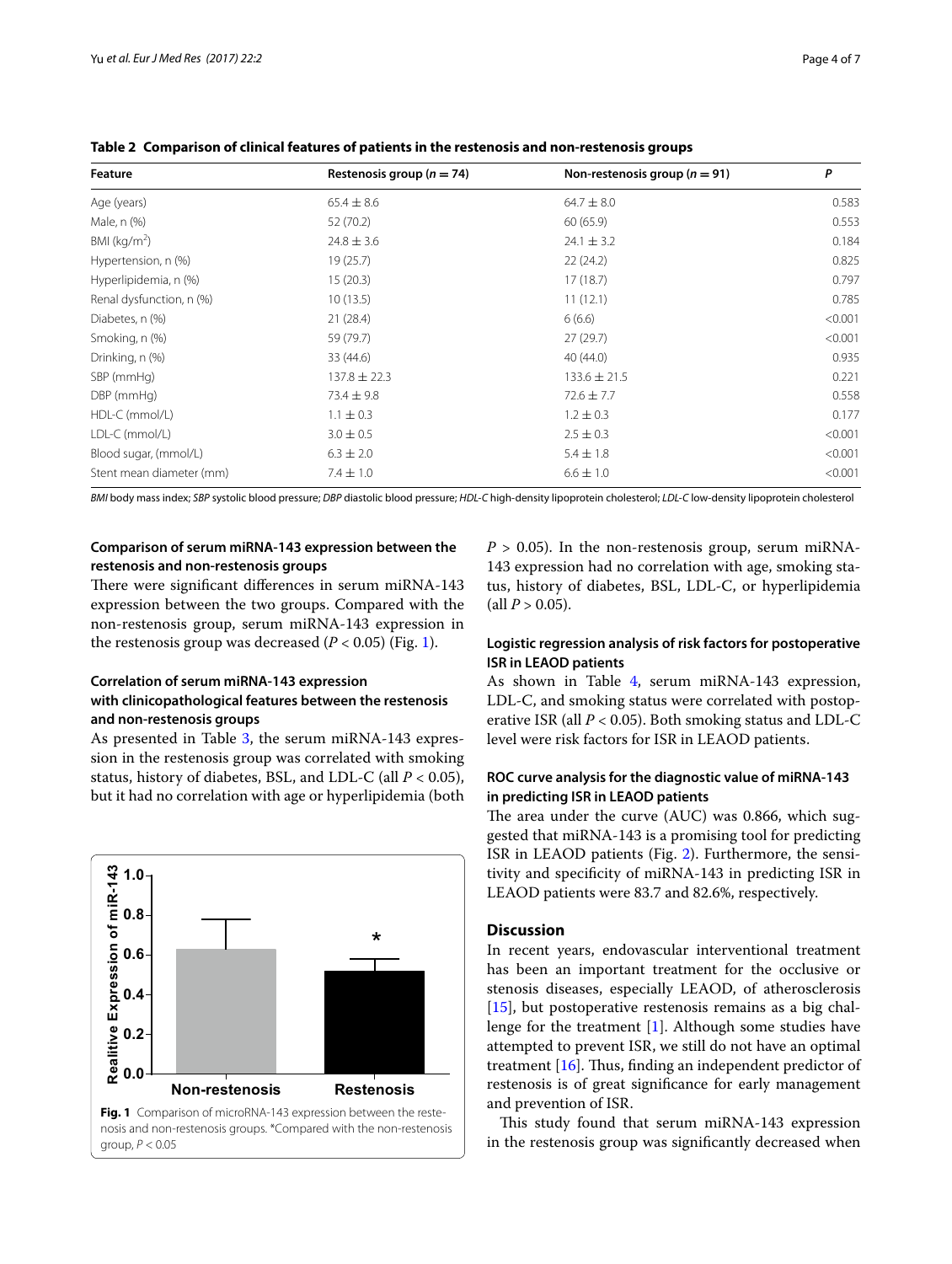| Feature           | Restenosis group ( $n = 74$ ) |                            |      |         | Non-restenosis group ( $n = 91$ ) |                            |      |       |
|-------------------|-------------------------------|----------------------------|------|---------|-----------------------------------|----------------------------|------|-------|
|                   | Ν                             | <b>Relative expression</b> | t    | P       | N                                 | <b>Relative expression</b> | t    | P     |
| Age (years)       |                               |                            |      |         |                                   |                            |      |       |
| <60               | 40                            | $0.53 \pm 0.07$            | 1.39 | 0.169   | 49                                | $0.64 \pm 0.14$            | 0.64 | 0.526 |
| $\geq 60$         | 34                            | $0.51 \pm 0.05$            |      |         | 42                                | $0.62 \pm 0.16$            |      |       |
| Smoking           |                               |                            |      |         |                                   |                            |      |       |
| Yes               | 59                            | $0.50 \pm 0.04$            | 7.75 | < 0.001 | 27                                | $0.62 \pm 0.14$            | 0.28 | 0.779 |
| No                | 15                            | $0.60 \pm 0.06$            |      |         | 64                                | $0.63 \pm 0.16$            |      |       |
| <b>Diabetes</b>   |                               |                            |      |         |                                   |                            |      |       |
| Yes               | 21                            | $0.48 \pm 0.04$            | 3.51 | 0.001   | 6                                 | $0.62 \pm 0.20$            | 0.16 | 0.878 |
| No                | 53                            | $0.53 \pm 0.06$            |      |         | 85                                | $0.63 \pm 0.15$            |      |       |
| Blood sugar       |                               |                            |      |         |                                   |                            |      |       |
| High              | 14                            | $0.45 \pm 0.04$            | 6.27 | < 0.001 | 19                                | $0.60 \pm 0.12$            | 1.11 | 0.313 |
| Low               | 60                            | $0.54 \pm 0.05$            |      |         | 72                                | $0.64 \pm 0.16$            |      |       |
| LDL-C             |                               |                            |      |         |                                   |                            |      |       |
| $>2.6$ mmol/l     | 35                            | $0.49 \pm 0.06$            | 5.11 | < 0.001 | 20                                | $0.61 \pm 0.12$            | 0.78 | 0.439 |
| $\leq$ 2.6 mmol/L | 39                            | $0.55 \pm 0.04$            |      |         | 71                                | $0.64 \pm 0.1$             |      |       |
| Hyperlipidemia    |                               |                            |      |         |                                   |                            |      |       |
| Yes               | 15                            | $0.51 \pm 0.04$            | 0.61 | 0.544   | 17                                | $0.64 \pm 0.15$            | 0.74 | 0.459 |
| No                | 59                            | $0.52 \pm 0.06$            |      |         | 74                                | $0.63 \pm 015$             |      |       |

<span id="page-4-0"></span>**Table 3 The relationships between microRNA-143 expression and clinical features of patients in the restenosis and nonrestenosis groups**

*LDL-C* low-density lipoprotein cholesterol

<span id="page-4-1"></span>**Table 4 Logistic regression analysis of risk factors for postoperative restenosis in patients with lower extremity arterial occlusive disease**

| <b>Factor</b>   | <b>OR</b> | 95% CI          | D       | Partial regression<br>coefficient |        | <b>Standard error</b> |
|-----------------|-----------|-----------------|---------|-----------------------------------|--------|-----------------------|
| miR-143         | 0.001     | $0.000 - 0.077$ | 0.001   | $-6.515$                          | 10.475 | 2.013                 |
| Blood sugar     | 0.905     | $0.708 - 1.157$ | 0.427   | $-0.1$                            | 0.63   | 0.125                 |
| LDL-C           | 9.953     | 2.629-37.678    | 0.001   | 2.298                             | 11.446 | 0.679                 |
| <b>Diabetes</b> | 1.31      | $0.368 - 4.670$ | 0.677   | 0.27                              | 0.174  | 0.648                 |
| Smoking         | 5.12      | 2.069-12.673    | < 0.001 | 1.633                             | 12.476 | 0.462                 |

*miR-143* microRNA-143; *LDL-C* low-density lipoprotein cholesterol

compared with the non-restenosis group. The logistic regression analysis also demonstrated that serum miRNA-143 expression was inversely related to the postoperative ISR rate in LEAOD patients. The major pathogenesis of posttreatment restenosis was the migration and proliferation of VSMCs. VSMCs can be stimulated by endothelial injury so that the medial and adventitial layers migrate to the intimal layer. Then, the neointima is generated and can lead to restenosis [[17\]](#page-6-9). MiRNAs are known as vital regulators of many cellular events, and as a member of the miRNA family, miRNA-143 was reported to play a role in modulating VSMC phenotypes [\[18](#page-6-10)]. The serum response factor (SRF) is a transcription factor that plays a vital role in the regulation of VSMCs. It plays the role of a common docking site for both myogenic coactivators and myogenic corepressors in VSMC phenotypic switching. Thus, as the transcription factor of miRNA-143, Ets-like transcription factor-1 (ElK-1) combines with the SRF to repress VSMC growth [[12\]](#page-6-4). In addition, angiotensin-converting enzyme (ACE-1) is one of the targets of miRNA-143. Also, ACE inhibitors have the potential to reverse vascular dysfunction [[19](#page-6-11)]. It was found that serum miRNA-143 expression was decreased in states of atherosclerosis [\[20](#page-6-12)]. It was also discovered that serum miRNA-143 expression was decreased in the medial and intimal layers of the coronary artery during the development of restenosis [[21\]](#page-6-13). Patients in the ISR group had a significantly lower serum miRNA-143 expression than in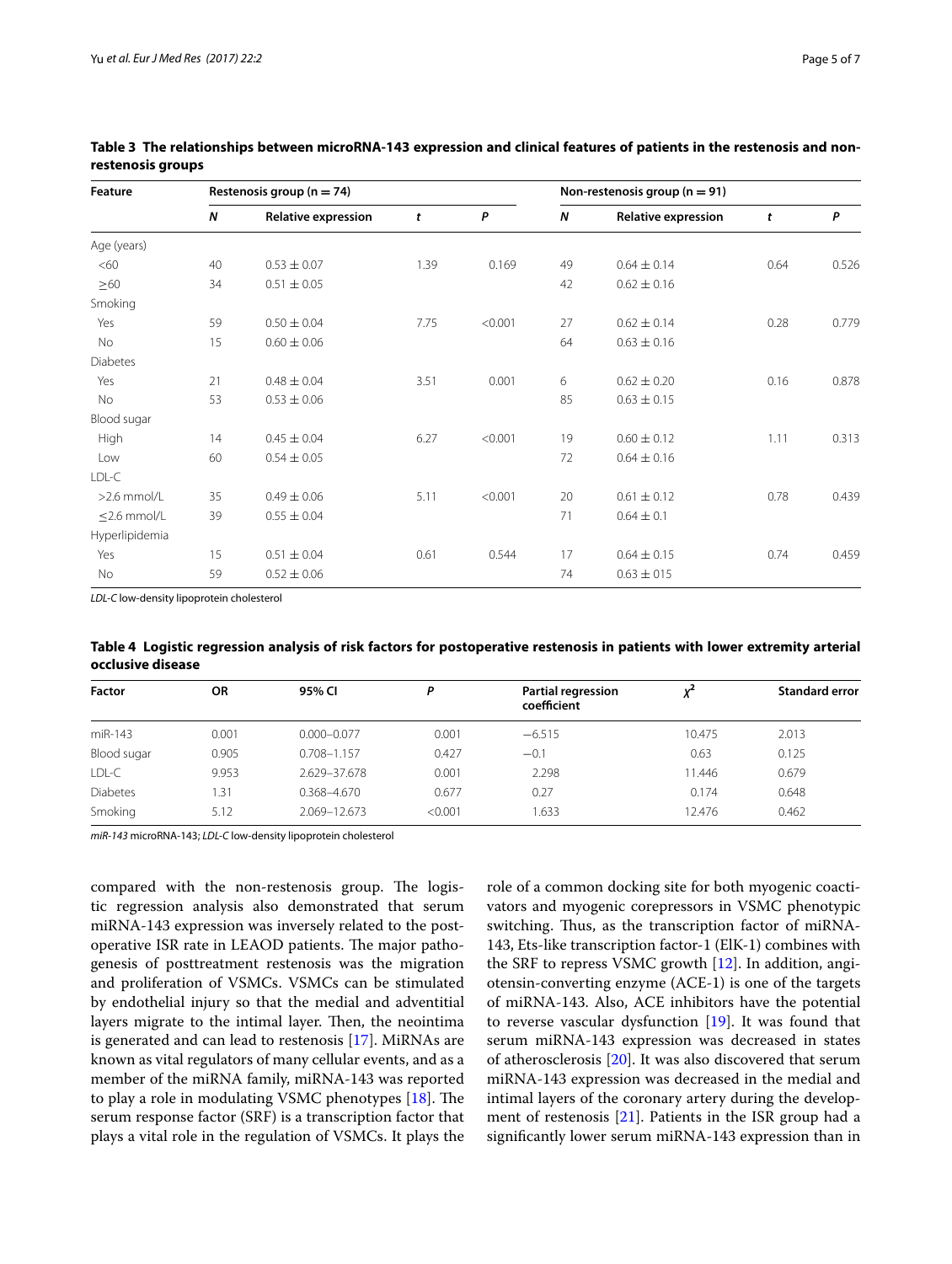

<span id="page-5-7"></span>the non-restenosis group. Also, miRNA-143 was found to have a higher sensitivity and specificity for ISR diagnosis. Thus, miRNA-143 can be regarded as a biomarker for ISR [\[22](#page-6-14)]. This study also found that serum miRNA-143 expression was decreased in the restenosis group compared with the non-restenosis group, suggesting that miRNA-143 has a good predictive ability for postoperative restenosis. Therefore, it can be concluded that miRNA-143 can be involved in ISR development by regulating VSMCs, and its expression can be used to predict postoperative restenosis.

In the logistic regression analysis of relevant factors of restenosis, it was found that LDL-C and smoking status were the risk factors for restenosis. Because serum miRNA-143 expression levels are correlated with ISR occurrence, miRNA-143 potentially participates in the process of ISR development [[22\]](#page-6-14). LDL-C is involved in the development of atherosclerosis and is an important risk factor for coronary artery disease (CAD). The regulation of LDL-C can contribute to reductions in ISR rates [\[23](#page-6-15)]. In a previous study, smoking status was also predicted to be one of the risks factors of ISR development [\[24](#page-6-16)]. Our study also demonstrates the relevance of miRNA-143, LDL-C, and smoking status to postoperative restenosis by logistic regression analysis. Thus, these factors can be considered risk factors for restenosis.

In conclusion, RNA-143 expression plays an important role in predicting restenosis in LEAOD patients, and can offer a theoretical basis for the treatment of LEAOD so that restenosis can be controlled by the regulation of miR-143 in VSMCs. However, more research needs to be done to explore the down-regulation mechanism of miNAR-143 in restenosis development to determine the most effective way to reduce the rate of restenosis by regulating miRNA-143.

#### **Abbreviations**

miRNA-143: microRNA-143; ISR: in-stent restenosis; LEAOD: lower extrem‑ ity arterial occlusive disease; ROC: receiver operating characteristic; LDL-C: low-density lipoprotein cholesterol; AUC: area under the curve; VSMCs: vascular smooth muscle cells; CTA: computed tomography angiography; PTA: percutaneous transluminal angioplasty; ES: endovascular stent; EP: eppendorf; qRT-PCR: quantitative real-time polymerase chain reaction; ABI: ankle-brachial index; SD: standard deviation; SRF: serum response factor; ElK-1: Ets-like transcription factor-1; CAD: coronary artery disease.

#### **Authors' contributions**

ZHY and HTW acquired data. ZHY, HTW, and CT drafted the manuscript. ZHY and CT contributed substantially to its revision. ZHY takes responsibility for the paper as a whole. All authors read and approved the final manuscript.

#### **Acknowledgements**

We are particularly grateful to all the people who have given us help on our article.

#### **Competing interests**

The authors declare that they have no competing interests.

#### **Availability of data and material**

All of the data and materials are available.

#### **Ethics approval and consent to participate**

This study was approved by the Ethical Committee of the Affiliated Hospital of School of Medicine of Ningbo University and all participants signed a document of informed consent.

## Received: 22 September 2016 Accepted: 24 November 2016 Published online: 05 January 2017

#### **References**

- <span id="page-5-0"></span>1. He XM, Zheng YQ, Liu SZ, Liu Y, He YZ, Zhou XY. Altered plasma Micro-RNAs as novel biomarkers for arteriosclerosis obliterans. J Atheroscler Thromb. 2016;23(2):196–206.
- <span id="page-5-1"></span>2. Soga Y, Iida O, Hirano K, Yokoi H, Nanto S, Nobuyoshi M. Mid-term clinical outcome and predictors of vessel patency after femoropopliteal stenting with self-expandable nitinol stent. J Vasc Surg. 2010;52(3):608–15.
- <span id="page-5-2"></span>3. Ichihashi S, Higashiura W, Itoh H, Sakaguchi S, Nishimine K, Kichikawa K. Long-term outcomes for systematic primary stent placement in complex iliac artery occlusive disease classified according to Trans-Atlantic Inter-Society Consensus (TASC)-II. J Vasc Surg. 2011;53(4):992–9.
- <span id="page-5-3"></span>4. Kim MS, Dean LS. In-stent restenosis. Cardiovasc Ther. 2011;29(3):190–8.
- <span id="page-5-4"></span>5. Castagna MT, Mintz GS, Leiboff BO, Ahmed JM, Mehran R, Satler LF, et al. The contribution of "mechanical" problems to in-stent restenosis: an intravascular ultrasonographic analysis of 1090 consecutive in-stent restenosis lesions. Am Heart J. 2001;142(6):970–4.
- <span id="page-5-5"></span>6. Lopes LB, Brophy CM, Flynn CR, Yi Z, Bowen BP, Smoke C, et al. A novel cell permeant peptide inhibitor of MAPKAP kinase II inhibits intimal hyperplasia in a human saphenous vein organ culture model. J Vasc Surg. 2010;52(6):1596–607.
- <span id="page-5-6"></span>7. Denes L, Entz L, Jancsik V. Restenosis and therapy. Int J Vasc Med. 2012;2012:406236.